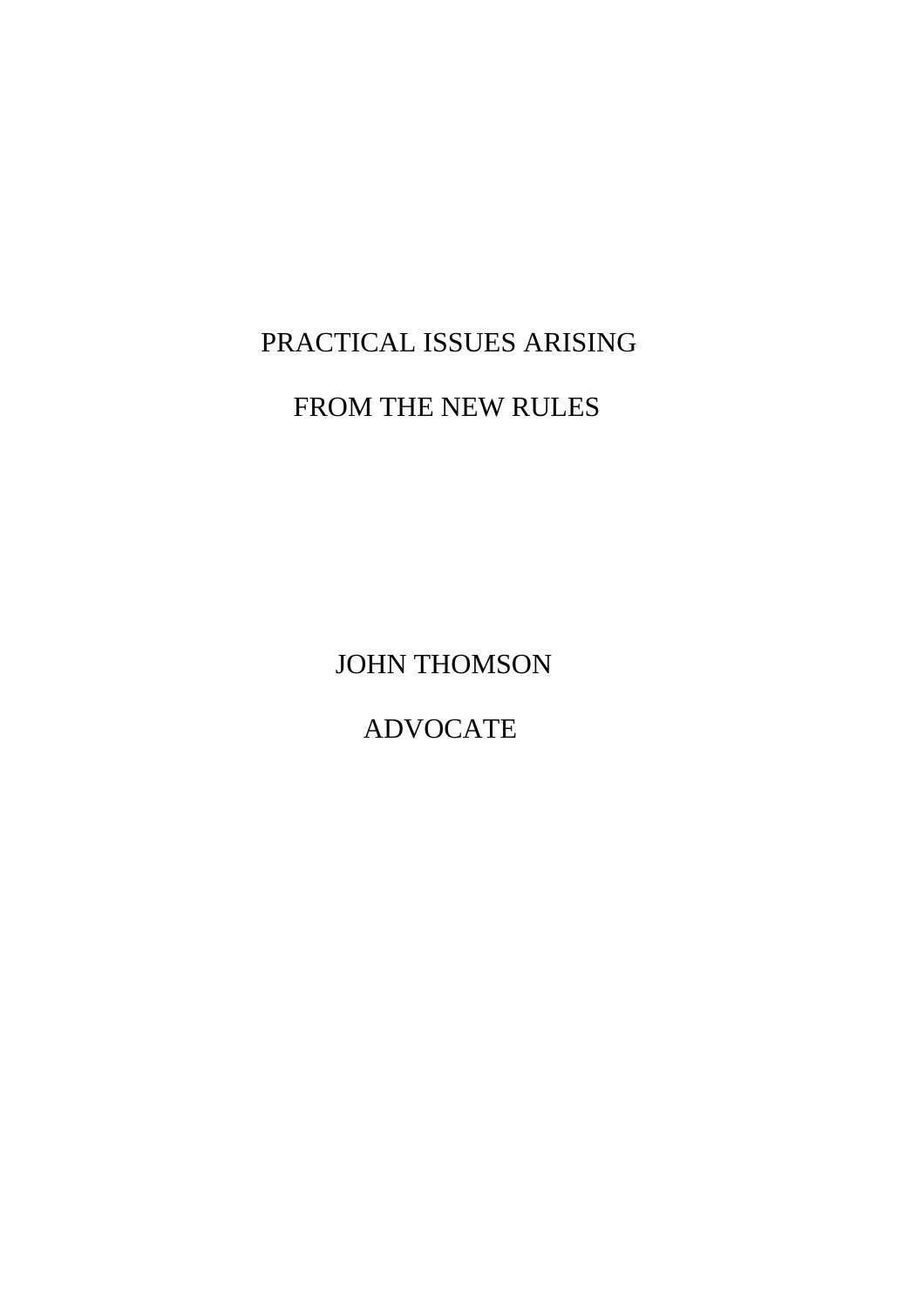There are four matters I'd like to talk about this morning:-

- 1. How is special cause dealt with under the new rules?
- 2. Pre-Trial Meetings how they are developing
- 3. Pleadings the current approach
- 4. Valuations

#### **How is Special Cause dealt with under the new Rules?**

Actions of damages for personal injuries are one of the enumerated causes – Court of Session Act 1988, Section 11 and Chapter 28 of the Rules.

Chapter  $43.6 -$ 

"(5) The pursuer shall, on lodging the copies of the record as required by the paragraph (4), enrol a motion craving the court – (b) to allow a proof; (c) to allow issues for jury trial….

(6) In the event that any party proposes to ask the court to make any order other than one of those specified in sub-paragraphs (b) or (c) of paragraph (5), that party shall, on enrolling or opposing (as the case may be) the pursuer's motion, specify the order to be sought and give full notice in the motion or notice of opposition, of the grounds thereof."

In an old style action the party opposing issues would have the case sent to Procedure where special cause for withholding the case would be discussed. The party seeking to withhold the case is normally the defender (c.f. *Buchanan v Mason 2001* an unreported Jury Trial where initially the defenders had opposed issues. Lord Milligan allowed issues with an unreported indication that the case was the most straightforward sort of road traffic case he had encountered. The defenders proceeded with a specification and recovered material that was severely prejudicial to the

2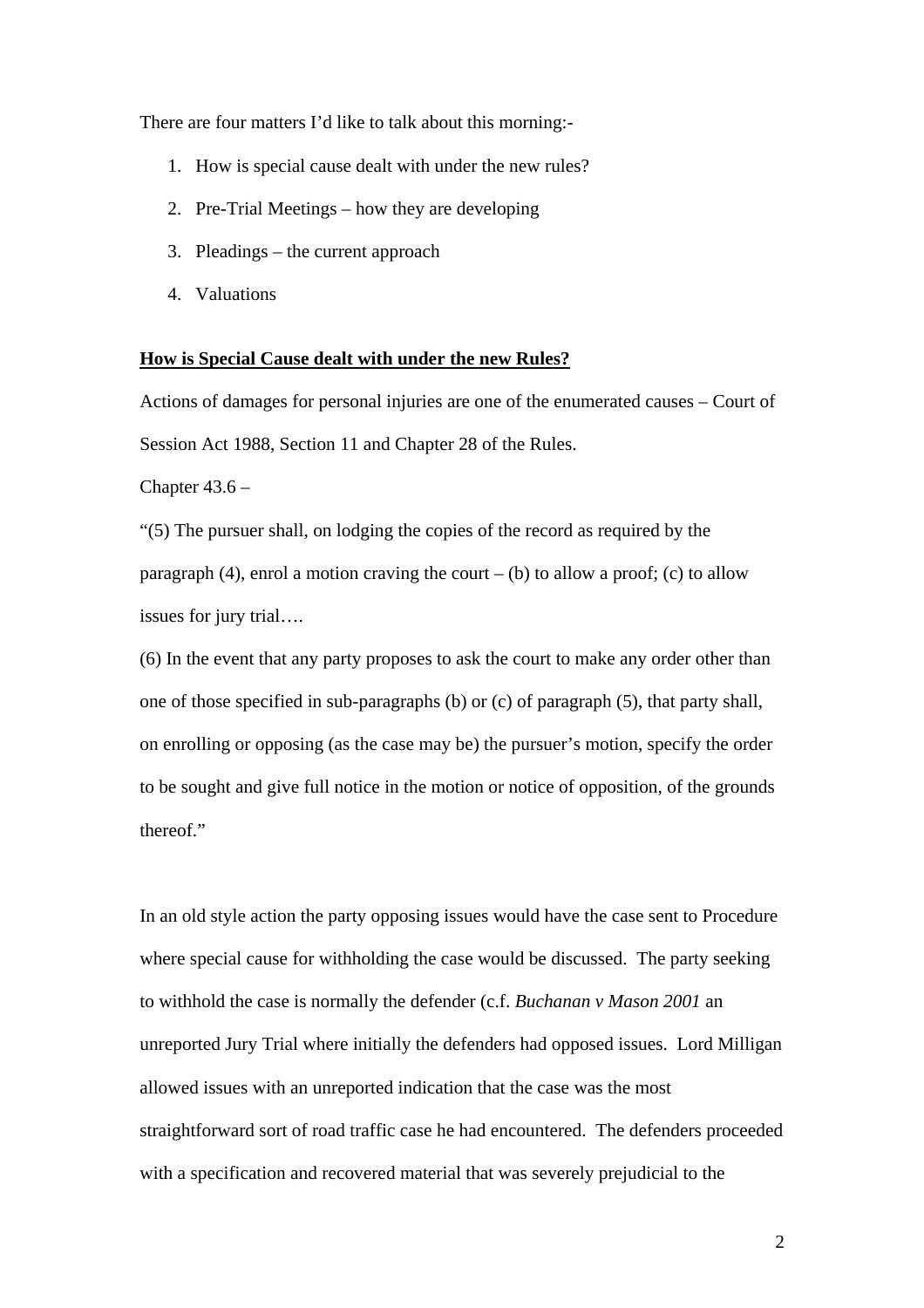pursuer. After amendment procedure the pursuer then sought a Proof and the defender sought issues. Lord Johnston allowed issues.)

Under Chapter 43 procedure on the pursuer enrolling a motion seeking issues the defender requires to give full notice of what they say is special cause in their opposition to the motion. As a matter of procedure the matter is dealt with on the motion roll.

What material does the court consider in deciding if special cause exists? Does it consider only the pleadings? Or does it look at the valuations and productions? I have often suspected that Judges have their own instinctive approach as to whether the case is one for a Jury and this does tend to instruct their approach to special cause.

In *Miller v Watt 26 February 2004* Lady Smith found there to be special cause. In that case it was submitted the court should not look at the lodged reports. The rationale for the submission was that the reports and other productions may not be relied upon in evidence or only spoken to in part. At paragraph (13) of the opinion Lady Smith indicated it was competent to look at reports. In that case the Reports contained some apparent inconsistencies as to the causation of loss. As a footnote the case was set down for Proof next week but settled.

Lady Smith also indicates that the valuation can be looked at. In *Jones v Leslie* 19 May 2004 TG Coutts Q.C. thought otherwise preferring what might be thought of as the purist approach.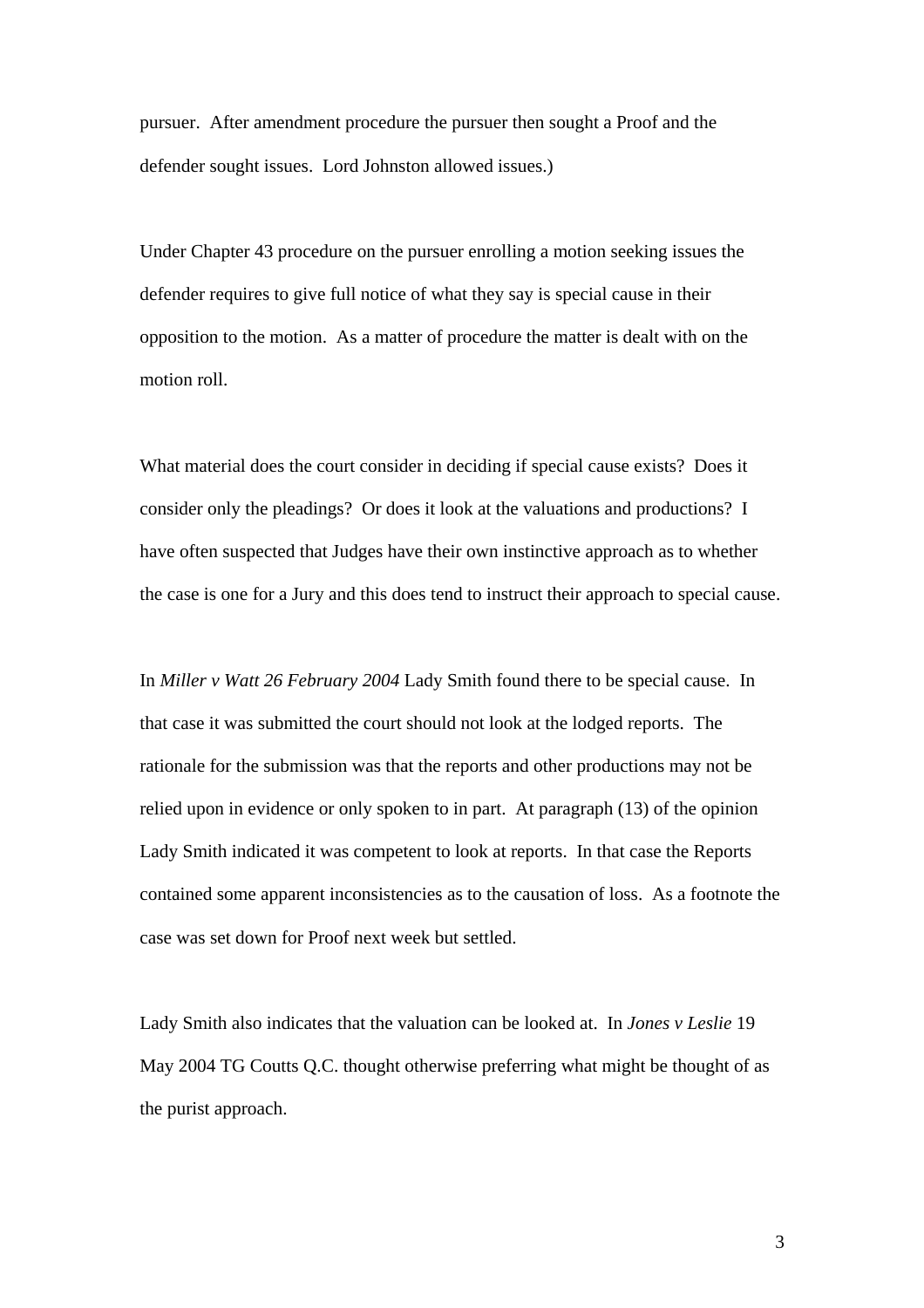It remains to be seen what the final approach of the courts it to be as to what can be looked at when considering special cause. It might be best to assume the court will consider all available documentation.

#### **Pre-Trial Meetings**

Chapter 43.10 provides that a meeting shall take place between the parties not later than four weeks before the proof or trial. At that meeting settlement and agreement of undisputed matters is discussed.

The practice that seems to be developing is that two rooms are booked at the Consultation Centre with each party having pre pre trial meetings shortly before the meeting proper is due to begin. I also find it useful to have a Consultation a week or so before the meeting at which all aspects of the case can be discussed from preparation to presentation and including quantification. This perhaps allow the party who one represents time to assimilate the advice. We are all aware of situations where clients find it difficult (at least initially) to accept advice. The consultation can act as an exercise in making the client aware of the problems with their case.

The meetings themselves vary widely in content. Some parties treat the meetings as an attempt to settle the case as if it were a Tuesday morning. Other meetings are rather more peremptory affairs with no real discussion taking place. That said, however, there is an increasing trend for both pursuer and a representative of the Insurers to be present or at least contactable.

4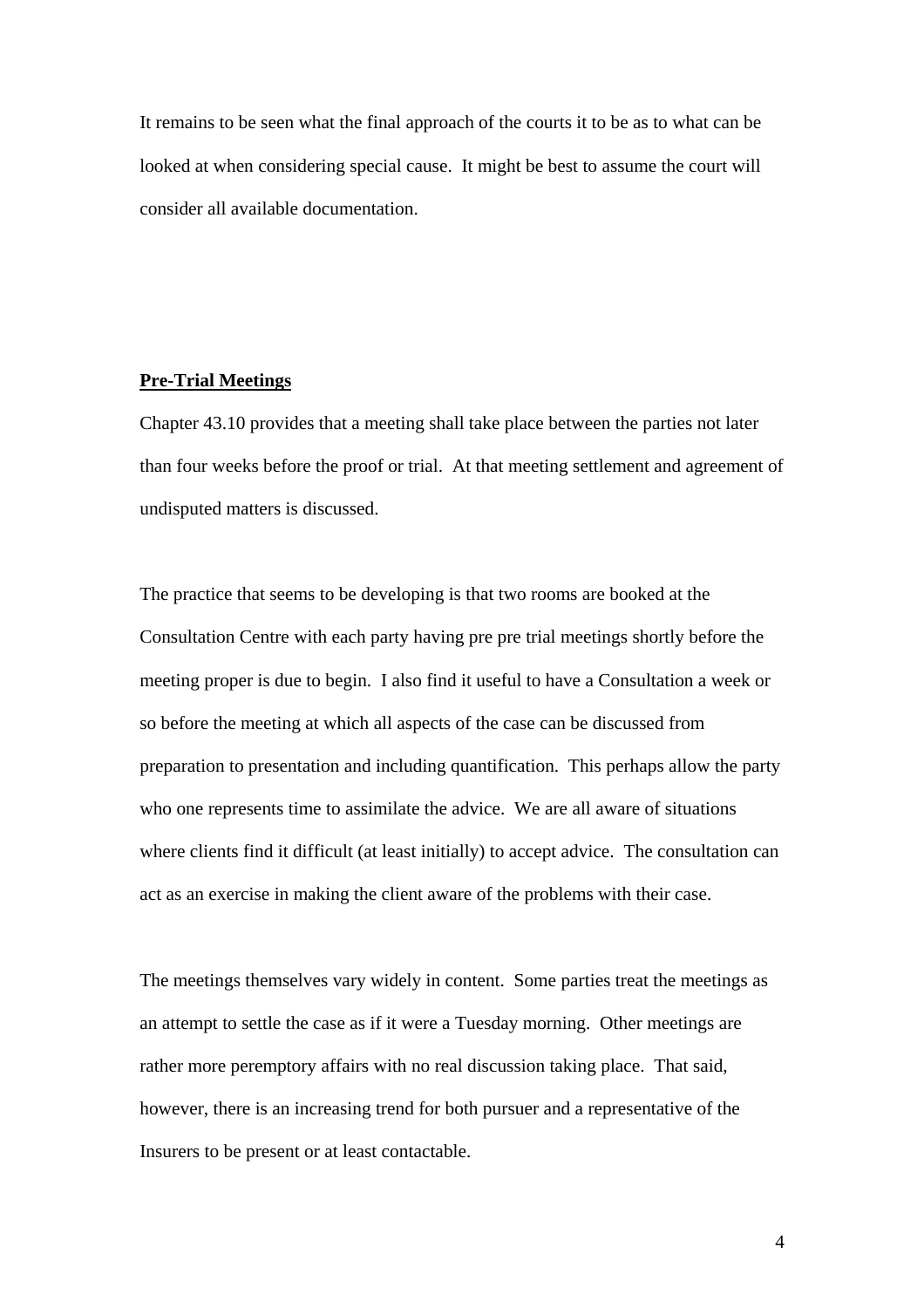In the eight pre-trial meetings I have attended two have been form filling exercises with nothing really achieved, three have resulted in settlements and the remaining three resulted in at least some measure of agreement.

The meeting should allow both parties to focus or discuss:-

- Their relative positions on liability in my experience this topic tends to be approached rather cagily - each party being reluctant to reveal the evidence they have. This part of the meeting does tend to be formulaic as rarely is there a dialogue.
- Their relative positions on each head of quantum given the proof is only weeks away the differences on quantum should be narrowing. In practice with the Judicial Studies Board Guidelines being so widely used as the starting off point for solatium the differences between parties tend not to be as wide as they may have been in the past. The major differences tend to arise in relation to wage loss, care costs and services.
- Any witness timetabling difficulties
- The likely length of the proof

I consider that as time passes pre-trial meetings will grow in significance as parties realise the potential usefulness.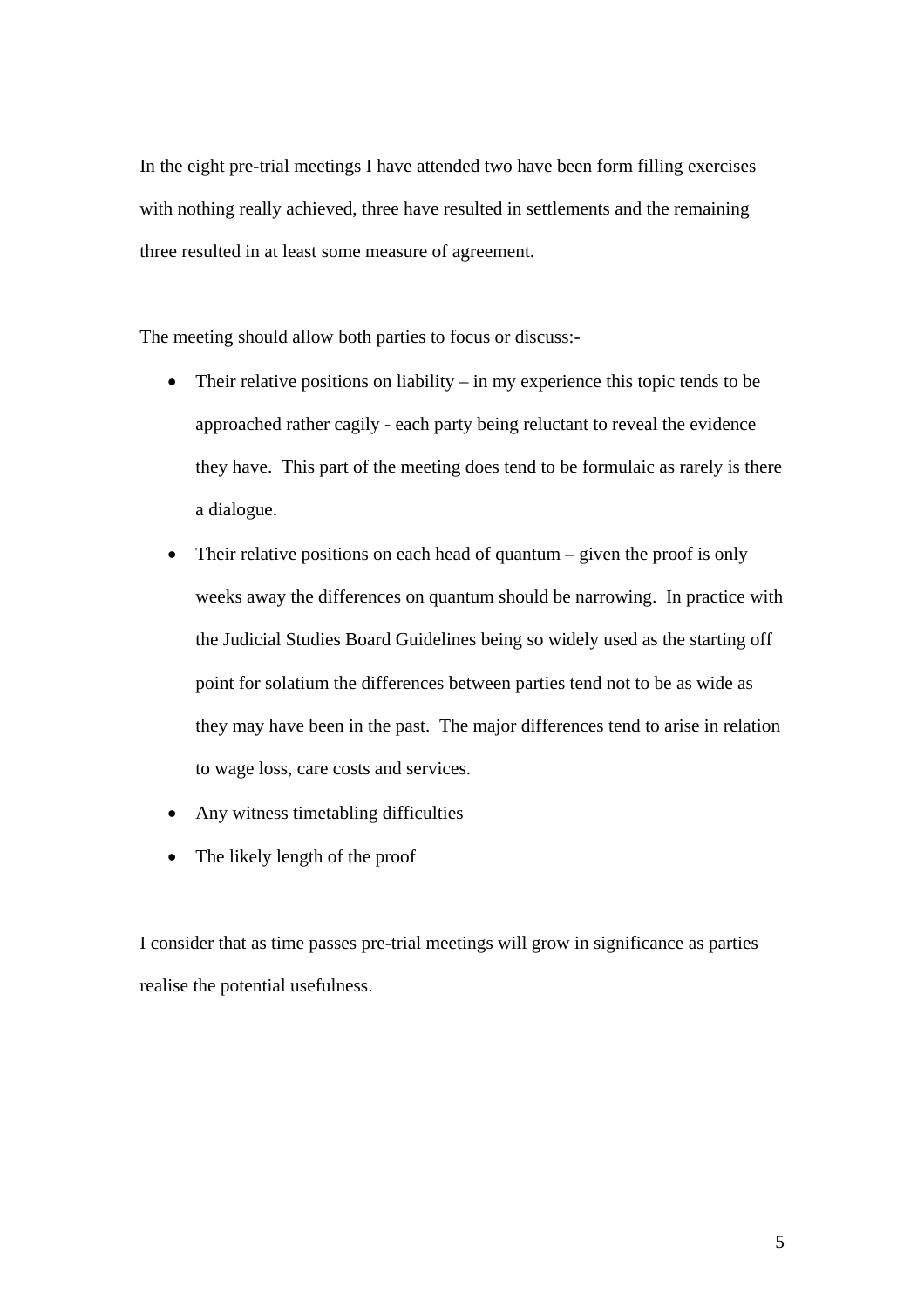### **Pleadings**

One purpose of pleadings is to let the other side know what facts you are relying on to prove your case – the facts that say why you win.

In practice the pleadings have varied from a sparse and almost generic statement to pleadings which resemble an overlong precognition with a wide variety between those two extremes.

When I first saw the new rules I did think that there might be occasions where parties could be on the eve of proof with both preparing to fight a different fight due to the pleadings either being so sparse or Delphic that neither had notice of the other sides case. I remain of that view.

I do consider that as a result there will be occasions that a case will either proceed by default or be considerably lengthened due to issues being raised that are not the ones the other party thought were to be discussed.

These difficulties could be overcome at the Pre-Trial Meeting but as I have previously indicated liability tends only to be discussed briefly.

The difficulties could also possibly be overcome at an earlier stage if either party sought an order for further specification under Rule 43.6.

It might be thought the better approach is for each party to consider what are the essential findings in fact that they wish the court to make after proof and plead those.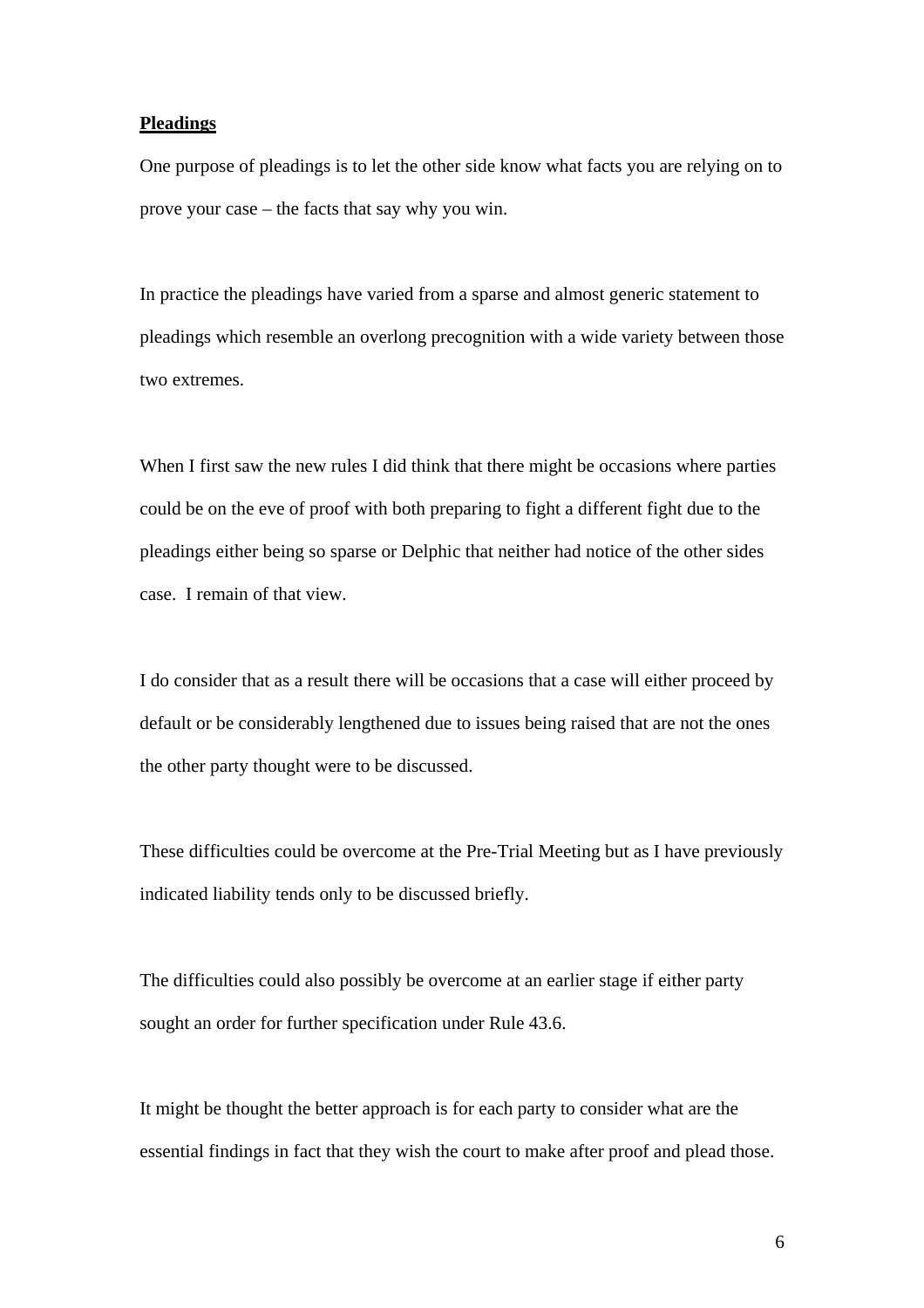#### **Valuations**

Like pleadings the standard and quality of valuations tends to vary widely. In the cases I have been involved the valuations tend to serve as a starting point.

I hope that rather like the pre-trial meetings the practice will develop where they will become more detailed. In particular I wonder whether it might assist the other side if:-

Solatium – each part could refer to the reports they particularly rely on and the relevant part of the Judicial Studies Board Guidelines. It might be useful to attach copies to the Statement.

Wage Loss – as well as providing the arithmetical details consideration might be given to including the assumptions that underpin the figures – in other words set out the model of the pursuer that you will ultimately urge on the court.

#### **Closing Thoughts**

There has been a tendency and may still be for personal injury actions to be viewed as somehow less important than commercial actions.

I have always thought of this as clearly the wrong view. After all for the pursuer it may well be the only time he will ever come to court. The process might also require him to make the most important decision of his life. For the defenders, Insurance companies are professional litigants and probably the biggest commercial clients of the courts.